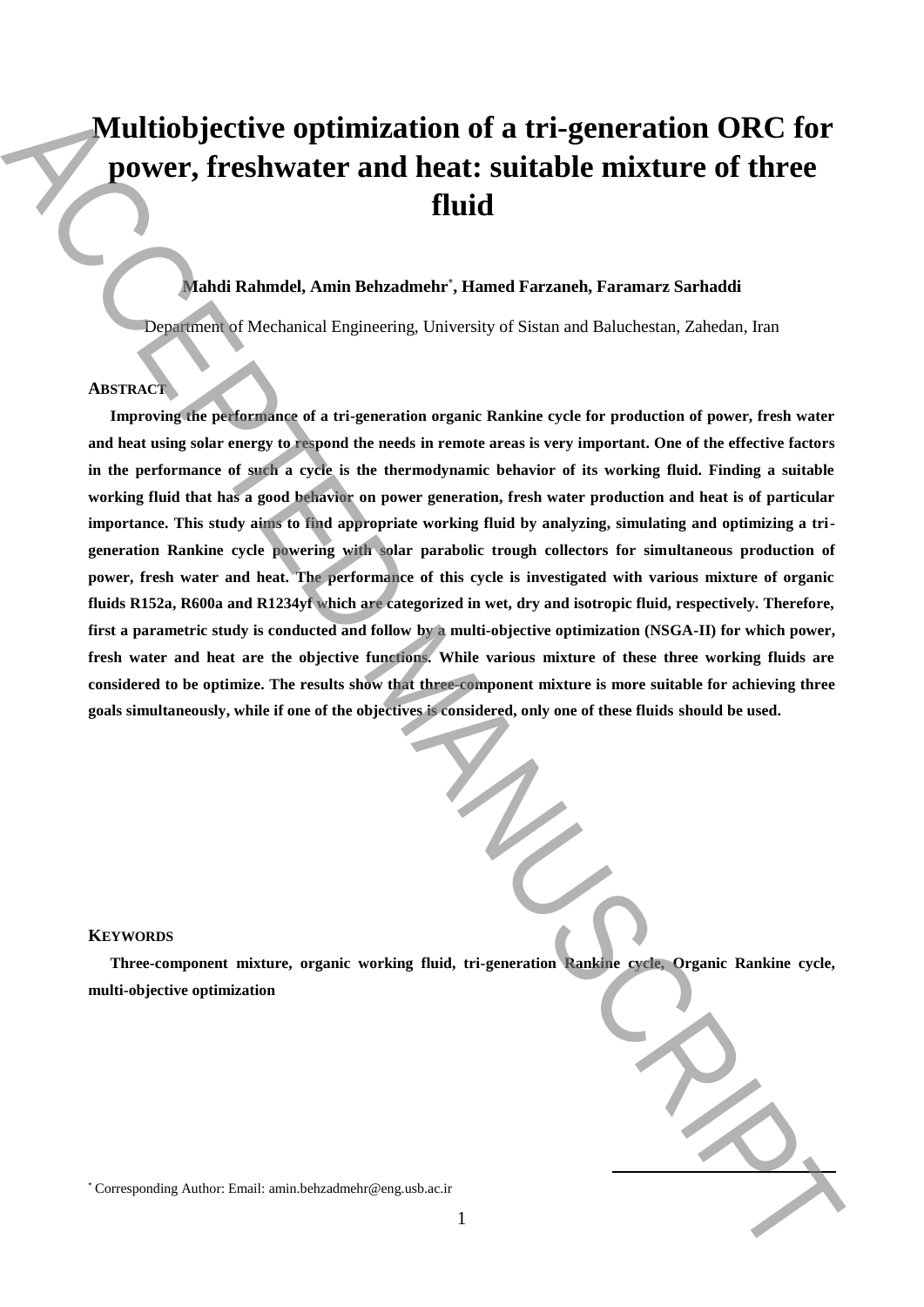## 1. **Introduction**

Thermodynamic characteristics and behavior of organic working fluids (dry, wet and isentropic) have a great influence on the performance of the organic Rankine cycles. On the other hand, none of the organic fluids alone have all the characteristics of the working fluid that are suitable for different types of these cogeneration cycles, and therefore the appropriate working fluid should be selected according to the desired cycle and the amount of demand for each of the generation. Tchanche et al. [1], by comparing different working fluids in an ORC that is operated with solar energy, they showed that R134a and R600a have the best performance. Yang and Ye [2], investigated six working fluids in the organic Rankine cycle and observed that R600a, R1234ze, and R1234yf have the best performance. Satanphol et al. [3], optimized the types of organic fluids and their mixtures in an ORC to maximize the net power production. Georgousopoulos et al. [4], showed that the best thermodynamic and economic performance happened for a mixture of R600a and R1234yf with mass fractions of 0.4 and 0.6, respectively. In this study, at first the effects of three working fluids R152a, R600a and R1234yf, which are wet, dry and isentropic, respectively, on the performance of an ORC trigeneration have been studied. Then the effects of mixture of these three working on the production of power, fresh water and heat, on two days, 25 June and 25 December in Zahedan city in the optimum tilt angle of parabolic solar collector have been investigated. Flow rate of the main of the main of the main interaction of the Library control and points of the main interaction of the Library control and the main interaction of the main interaction of the main interaction of the ma

## 2. **System description and governing Equations**

The considered tri-generation system is presented in Fig. 1, this system consists of a solar cycle, a main ORC power cycle, and a single-stage flash water desalination unit.

The amount of absorbed energy by the solar collector is calculated from Equation (1) [5].

$$
\dot{Q}_u = \left[ K_4 \dot{Q}_s - K_5 \left( T_1^4 - T_{amb}^4 \right) \right] \tag{1}
$$

Net power output, freshwater production, condenser heat output, and the overall energy efficiency of the trigeneration cycle are calculated from Eqs (2-5), respectively.

$$
\dot{W}_{Net} = \left(\eta_{Tur, mec}\eta_{Tur, gen}\dot{W}_{Tur}\right) - \left(\frac{\dot{W}_{pump1}}{\eta_{pump1, mec}}\right) - \left(\frac{\dot{W}_{pump2}}{\eta_{pump2, mec}}\right)
$$
(2)

$$
\dot{m}_{dis} = \dot{m}_{7} = \frac{\dot{m}_{5}c_{p,W}\left(T_{5} - T_{Sat}\right)}{h_{fg \otimes Sat}}
$$
\n(3)

$$
\dot{Q}_{Cond} = \dot{m}_{20} h_{20} - \dot{m}_9 h_9 \tag{4}
$$

$$
\eta_{\text{Overall}} = \frac{\dot{W}_{\text{Net}} + \dot{Q}_{\text{Cond}} + \dot{m}_{\text{dis}} h_{\text{fg} \text{ ⊗}_{\text{Sat}}}}{\dot{Q}_{\text{S}}} \tag{5}
$$



**Fig. 1. The schematic design of the tri-generation cycle.**

## 3. **Results and discussion**

To find the optimum mass fraction of each components of the mixture multi-objective optimization using

genetic algorithm method is adopted. In this algorithm the mass fractions of fluids R152a, R1234yf and R600a are defined as variables and the net power, the mass